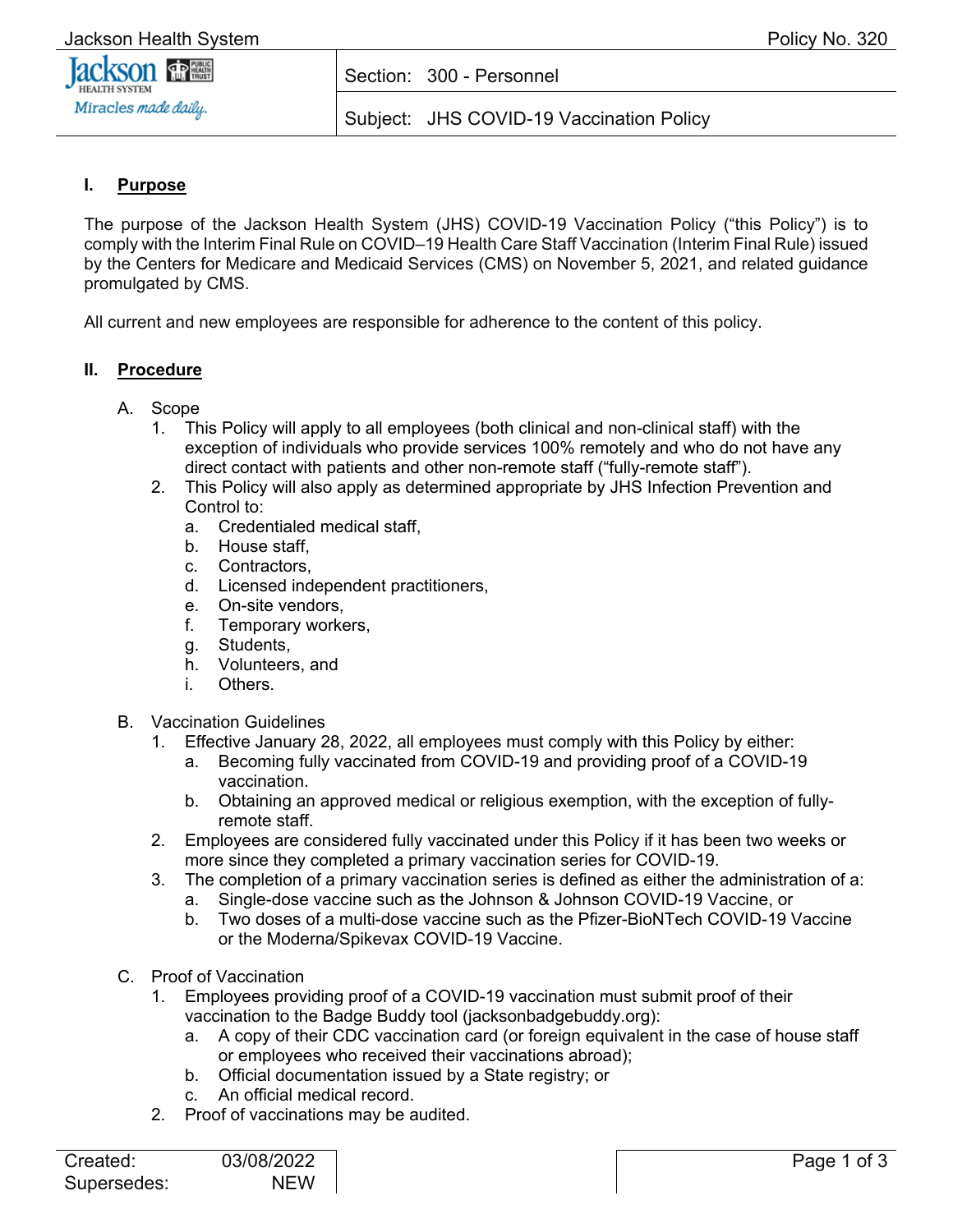| Jackson Health System |                                          | Policy No. 320 |
|-----------------------|------------------------------------------|----------------|
| <b>Jackson FREE</b>   | Section: 300 - Personnel                 |                |
| Miracles made daily.  | Subject: JHS COVID-19 Vaccination Policy |                |

- 3. Employees subject to this Policy are required to wear the COVID-19 Vaccinated sticker on the employee's JHS ID badge as an easy way for co-workers, patients, and visitors to identify vaccinated employees and physicians.
- D. Guidelines for the Unvaccinated.
	- 1. Effective January 28, 2022, all employees who have not provided proof of a COVID-19 vaccination to JHS in the manner required by this Policy, but who have an approved medical or religious exemption, will be required to wear an N95 respirator mask at all times inside of all JHS facilities, including clinical buildings and non-clinical areas.
	- 2. Unvaccinated employees who have an approved medical or religious exemption will not be permitted to remove their N95 masks inside of a JHS facility, therefore, all eating or drinking must be done outdoors.
	- 3. Employees who are not vaccinated, but who have an approved medical or religious exemption, will be restricted from attending in-person meetings, other than staff huddles on patient care units.
	- 4. Fit-tested N95 respirator masks will be provided to unvaccinated employees, including non-clinical.
- E. Non-Compliance
	- 1. Employees who fail to comply with this Policy by failing to timely provide documentation of a COVID-19 vaccination or failing to timely apply for and obtain an approved medical or religious exemption will be considered non-compliant.
	- 2. Employees who are non-compliant will be ineligible to work as a JHS employee and will be removed from the work schedule and placed in no-pay status until they are in full compliance.
	- 3. JHS will provide notice to non-compliant employees and the consequences of such noncompliance.
	- 4. Employees who are not in compliance with this Policy within ten (10) business days after being notified of non-compliance by JHS are subject to disciplinary action.
		- a. Compliance with this policy must start within 10 business days of notification.
		- b. Compliance also mean that any process started, must also be completed within normal dosage protocol time frames and/or to full conclusion.
- F. Non-Affiliates
	- 1. Individuals who are not employed by JHS, who physically access a JHS facility in connection with their employment, appointment, or education/training must be COVID-19 vaccinated or must show proof of an approved medical or religious exemption to continue to have access to JHS facilities.
		- a. Individuals who are not employed by JHS include:
			- i. Contractors,
			- ii. Licensed Independent Practitioners,
			- iii. Vendors,
			- iv. Students,
			- v. Volunteers and
			- vi. Others as determined appropriate by JHS executive leadership.
	- 2. Such individuals or entities who employ or sponsor or supervise these individuals who work, train, or otherwise access JHS facilities must provide an attestation stating that the individuals seeking access to JHS facilities (such as a contractor's employees or university students) have received the COVID-19 vaccination or have an approved medical or religious exemption that would qualify under the CMS Interim Final Rule.